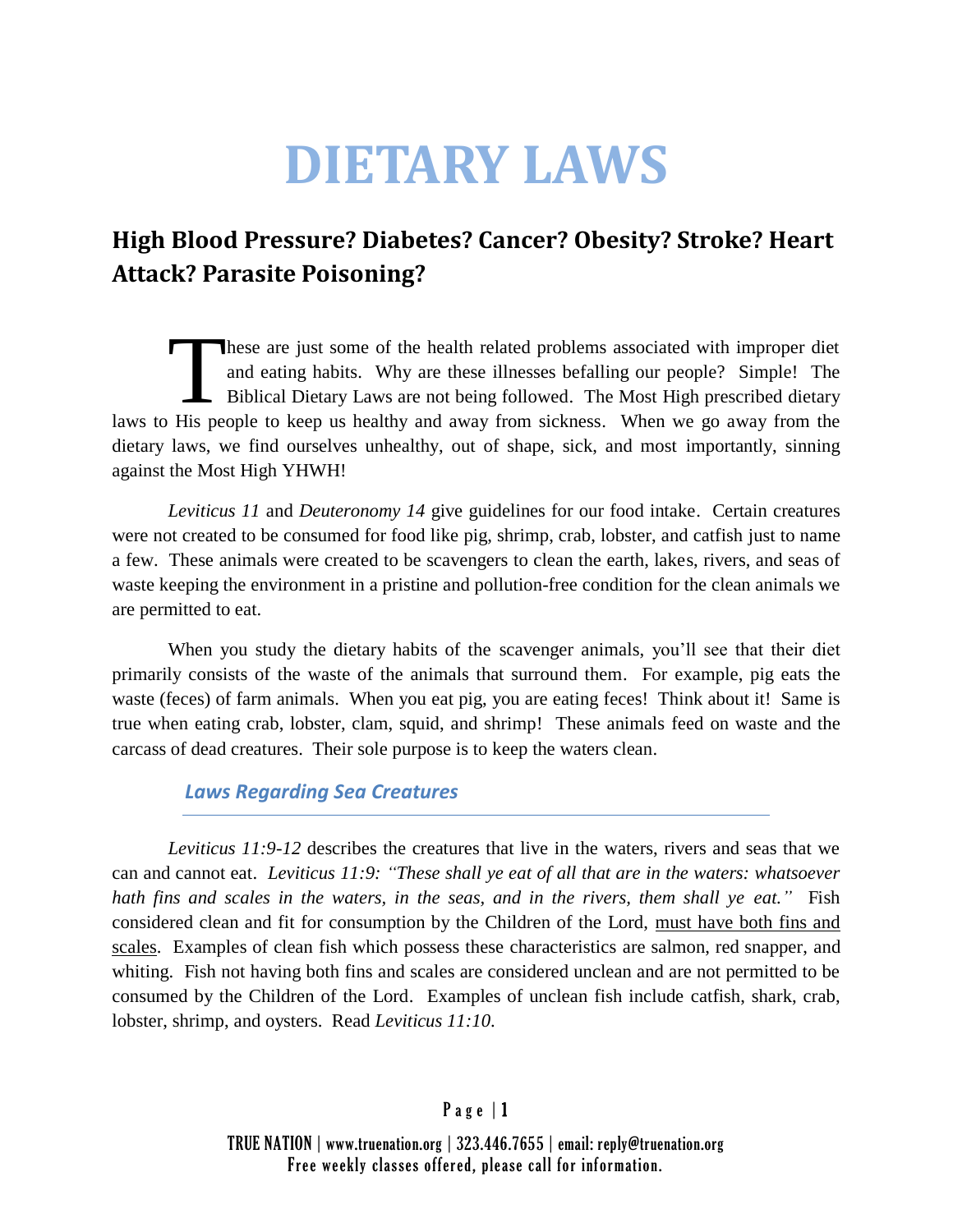# *Law Regarding Land Animals*

Land animals need 3 attributes to be considered clean and fit for consumption by Israel. *Leviticus 11: 3: "Whatsoever parteth the hoof, and is clovenfooted, and cheweth the cud, among the beasts, that shall ye eat."* Clean land animals MUST have all 3 of the following attributes: (1) a parted hoof, (2) be cloven footed, and (3) feed on vegetation (chew the cud). Any creature that lacks any one of these attributes is not suitable for food. *Leviticus 11:4: "Nevertheless these shall ye not eat of them that chew the cud, or of them that divide the hoof: as the camel, because he cheweth the cud, but divideth not the hoof; he is unclean unto you."*

The dietary laws are not optional. If these laws are broken the person who breaks them is committing sin! *1* John *3:4: "Whosoever committeth sin transgresseth also the law: for sin is the transgression of the law."* Christ also makes it clear that if you desire to show your love for Him, we must keep the laws. *John 14:15: "If ye love me, keep my commandments."*

Christians teach false doctrines and proclaim that the dietary laws have been done away with. However, Christ himself disproves that theory. Christ states that none of the laws are obsolete and that they must still be kept even unto today: *Matthew 5:17-18: "17 Think not that I am come to destroy the law, or the prophets: I am not come to destroy, but to fulfil. 18 For verily I say unto you, Till heaven and earth pass, one jot or one tittle shall in no wise pass from the law, till all be fulfilled."* A man must decide if he will obey God or obey the teachings of mankind. *Acts 5:29.*

Beware because Christian preachers falsely teach that the laws were only to be followed until the death of Christ. In the book of Acts, we see an example of the mind state of the disciples after the death of Christ. Were they still keeping the dietary laws? Acts 10:14: <sup>"</sup>But *Peter said, Not so, Lord; for I have never eaten any thing that is common or unclean."* Even years after the death of Christ, it is clearly seen that Peter still kept the dietary laws as commanded.

Many scriptures are used to form false doctrines about the dietary laws. False teachings use little understanding to formulate a theory, for instance: *1 Timothy 4:3-4:* " *3 Forbidding to marry, and commanding to abstain from meats, which God hath created to be received with thanksgiving of them which believe and know the truth. 4 For every creature of God is good, and nothing to be refused, if it be received with thanksgiving:"* This scripture DOES NOT tell us it is now okay to break the dietary laws and sin? But without proper instruction and studying you may be swayed to believe otherwise. Let's get some understanding:

First, it is important to understand one important fact -- the audience Paul is addressing in this scripture is to those who know and keep the law! *Romans 7:1: "Know ye not, brethren, (for I speak to them that know the law,) how that the law hath dominion over a man as long as he liveth?"* Paul is not teaching against the law in *1 Timothy 4:3-4*. We are told that God has

#### Page  $|2$

TRUE NATION | www.truenation.org | 323.446.7655 | email: reply@truenation.org Free weekly classes offered, please call for information.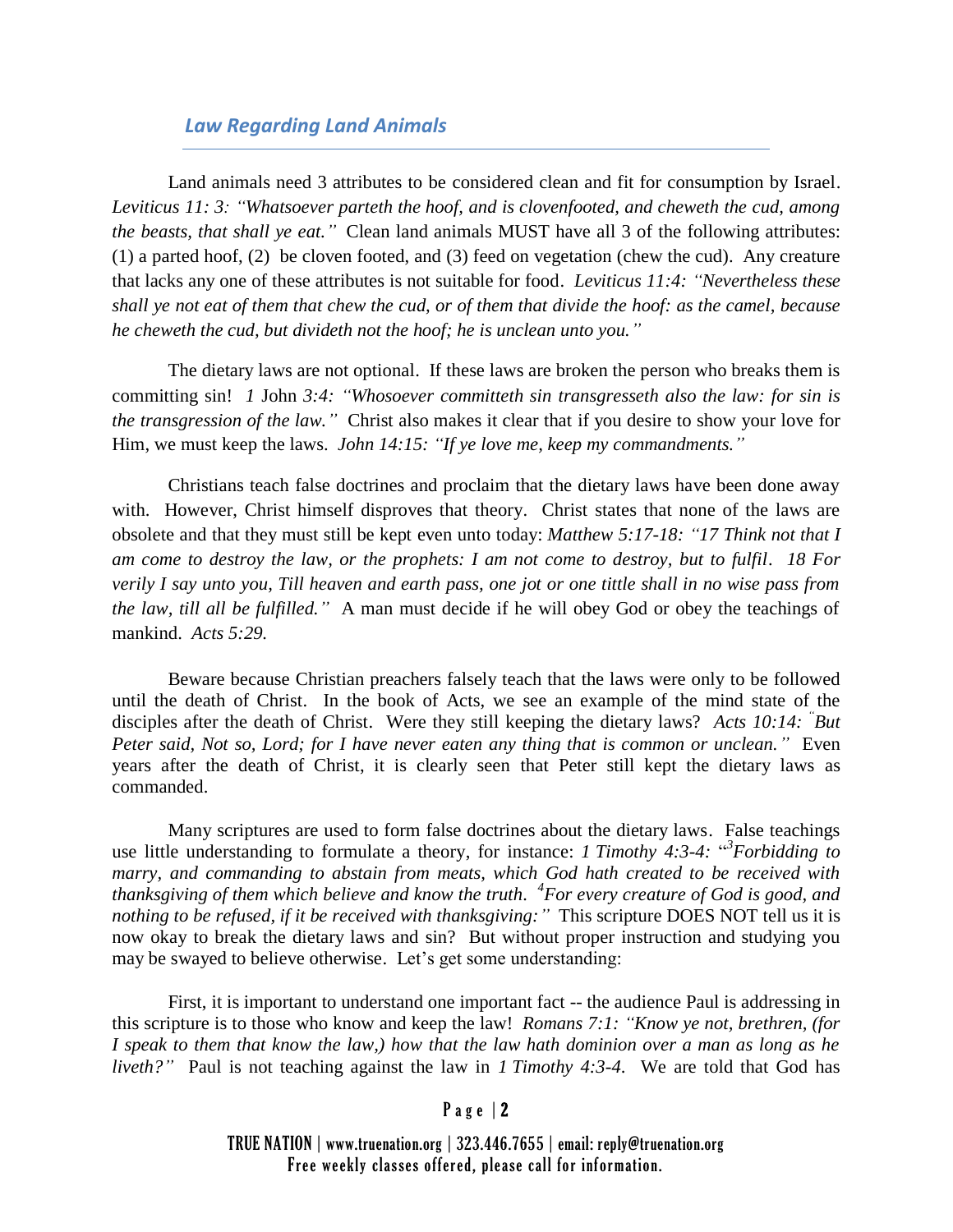created certain meats to be received with thanksgiving by them which (1) believe and (2) know the truth. What is the truth? *Psalms 119:142: "Thy righteousness is an everlasting righteousness, and thy law is the truth."* The laws/commandments of YHWH are the truth.. Certain meats are to be received in thanksgiving by those that know the (dietary) laws of God. The laws of God are to govern the meats that you consume.

Secondly, there are two variations of the word received used in verses 3 and 4. The first word "received" in verse 3 (*metalēmpsis)* means to be received for food. The second word "received" in verse 4 (*lambanō)* does not mean to be eaten; it means to be taken up to carry away. Key to properly reading/studying the Bible includes looking up even common words in a Concordance like Strong's Exhaustive Concordance, so that you may understand the word's true meaning in the context it is written in.

All creatures of the Lord are good and not to be refused for the purpose in which they were created. Some for food and some to be used to keep the earth clean. The law will outline the difference. Read *Leviticus 11* and *Deuteronomy 14*.

# *A Closer Look At Swine/Pork*

In the book of *Isaiah 65:2-6*, God calls us "… *a rebellious people, …" "Which remain among the graves, …"* (walking dead) *"…which eat swine's flesh, …" "… for I am holier than thou …"* The Most High God is angry at these people. In *Isaiah 66:15*, the Lord states that he *"… will come with fire … to render his anger … with flames of fire."* The Lord referred to is Christ Jesus, because in the book of *II Thessalonians 1:6-8*, it states that the Lord Jesus, together with his angels, shall take vengeance by flaming fire against those who do not obey the gospel. In *Isaiah 66:15-17*, God states that he will *"… come with fire …"* to render his anger with flames of fire. Those of us who continue to eat swine's flesh will be put to death!!

Think about this -- in Leviticus *26:44-46*, we are told that Moses gave us the Lord God's statutes, judgments, and laws at Mount Sinai, as it is also recorded in *Exodus 13:21* and *Nehemiah 9:12-14*. However, in *I Corinthian 10:1-4*, we are told that the Cloud that followed the Children of Israel was and is Christ, who gave all of us the laws, statutes and judgments. Read *St. John 1:1 and 17; Exodus 20:1-24*. Who gave us the Ten Commandments? Christ did, of course, just as he did give us the dietary laws. Read *Matthew 5:17-19*.

Read *Joshua 1:18* to confirm that whosoever rebels against the commandment of the Most High God shall be put to death. See *Malachi 3:6* and *Hebrews 13:8* and understand that God and Jesus have never changed and will never change.

After reading and comparing the scriptures mentioned in this article, you should now understand that it is YHWH's will that we obey all His commandments, including the commandment to eat only certain beasts, fowl, fish and insects. To do otherwise, would be to make ourselves abominable and unclean. Read *Leviticus 11:43-47.*

# Page  $|3|$

TRUE NATION | www.truenation.org | 323.446.7655 | email: reply@truenation.org Free weekly classes offered, please call for information.